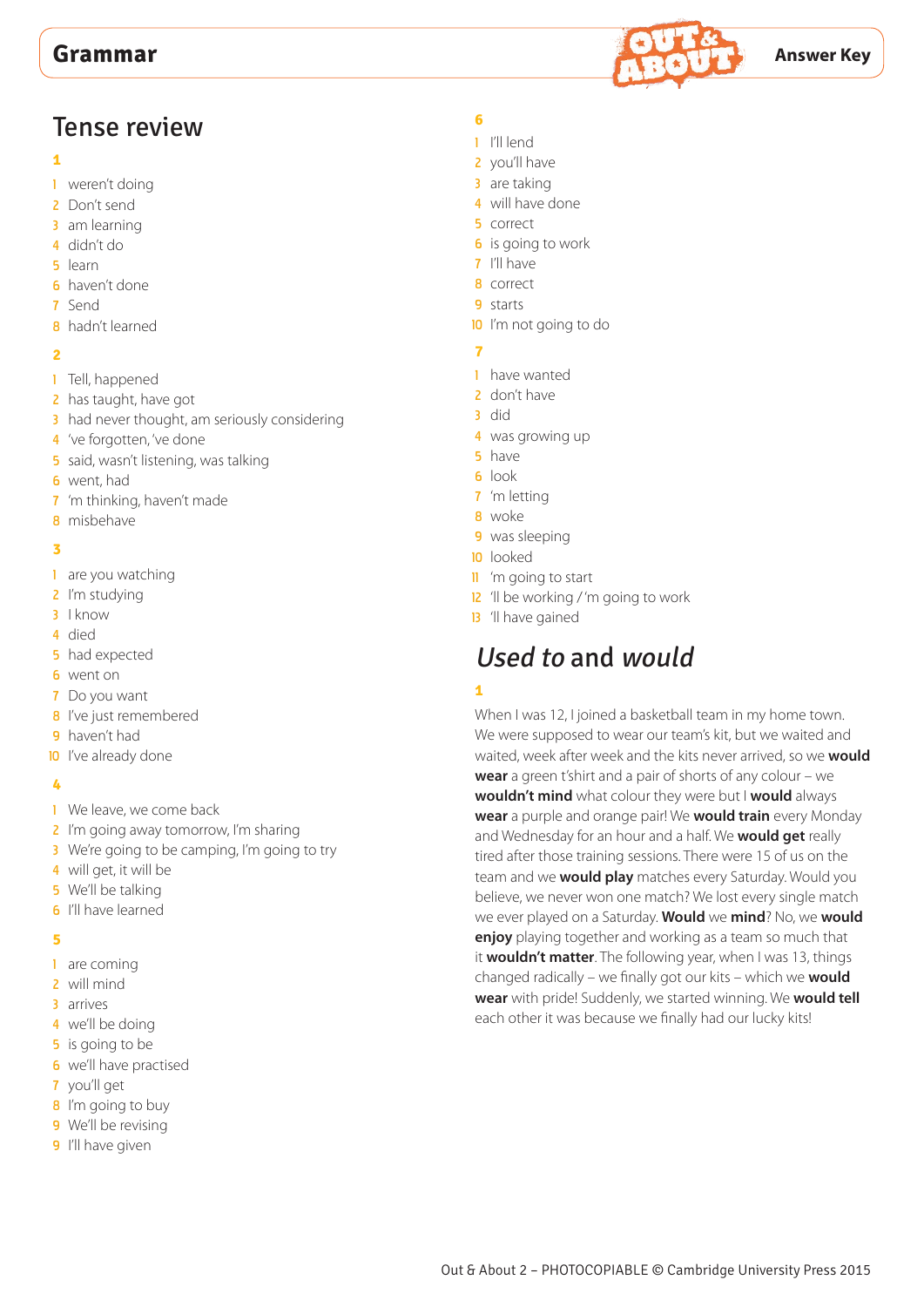

- 1 I used to have a PSP, but I sold it for 20 euros!
- 2 My best friend used to be a Chelsea supporter now he's seen sense and supports Liverpool, like me! 3 Did you use to play tennis when you were at school?
- 4 I didn't use to enjoy that TV series, now I'm hooked!
- 5 Did your sister use to go to that posh school on the corner?
- 6 When my brother lived in France, he used to speak French very well.
- 7 My grandma didn't use to like broccoli now she loves it!
- 8 My mum says that in the past, people didn't use to worry about the future, like we do today.
- 9 Did your dad use to work as an actor or a writer?
- 10 My grandparents used to live in the same street as us, but then they moved house.
- **11** My mum used to have a lovely old sports car but now she has a sensible seven-seater!
- 12 People didn't use to believe that the world was round!

#### **3**

- 1 Lucy used to / would get up at 10 o'clock. She didn't use to get up at 6.30.
- 2 Lucy used to be a student at university. She didn't use to work.
- 3 Lucy used to live in London, she didn't use to live in Manchester.
- 4 Lucy used to / would write letters to her friends, she didn't use to / wouldn't contact them through social media networks.
- 5 Lucy used to / would wear jeans and a t'shirt every day, she didn't use to / wouldn't wear smart clothes.
- 6 Lucy used to / would go to bed very late every day. She didn't use to / wouldn't go to bed early.
- 7 Lucy didn't use to have any children.
- 8 Lucy didn't use to / wouldn't go on holiday.

#### **4**

- 1 My grandma *used to* love gardening.
- 2 A few years ago, my brother *didn't use to* / *wouldn't* help me with my homework – now he does!
- 3 My sister *used to* know the lead singer in that band.
- 4 *Did you use to* / *Would you* get anxious the day before an exam when you were at school?
- 5 What *did people use to do* before money existed?
- 6 My dad *used to* / *would* pay a lot for good beef in the supermarket, but now he's vegetarian!
- 7 Jonathan *didn't use to* want any children, then he met his wife and they had four!
- 8 When I was little my mum *used to* / *would* read me a story every night.
- 9 I *used to* live in Edinburgh when I was young.
- 10 *Didn't Emma use to* play the piano?

# **5**

Students' own answers

## **6**

Students' own answers

# **Ouestions**

- 1 do you enjoy
- 2 do you like

**1**

- 3 are you studying
- 4 did you start
- **5** Did you know
- **6** Have you ever had
- 7 did you talk
- 8 was the teacher
- **9** Do you think
- 10 Have you received/Are you receiving

# **2**

- 1 What looks small?
- 2 Who is going to your party?
- 3 When will Joshua be in Salamanca?
- 4 Which jumper do you like best?
- 5 Why isn't she going to school tomorrow?
- 6 Where shall we go?

# **3**

- 1 doesn't she?
- 2 shall we?
- 3 can we?
- 4 didn't he?
- 5 will you?
- 6 haven't I?
- 7 are they?
- 8 could he?

# Modal verbs

- **1**
- 1 may
- 2 could
- 3 could, can't
- 4 must
- 5 may not 6 can't
- 7 might
- 8 must

- 1 might be
- 2 can't have
- 3 could take
- 4 must be
- 5 can't be
- 6 must be
- 7 may get
- 8 may not have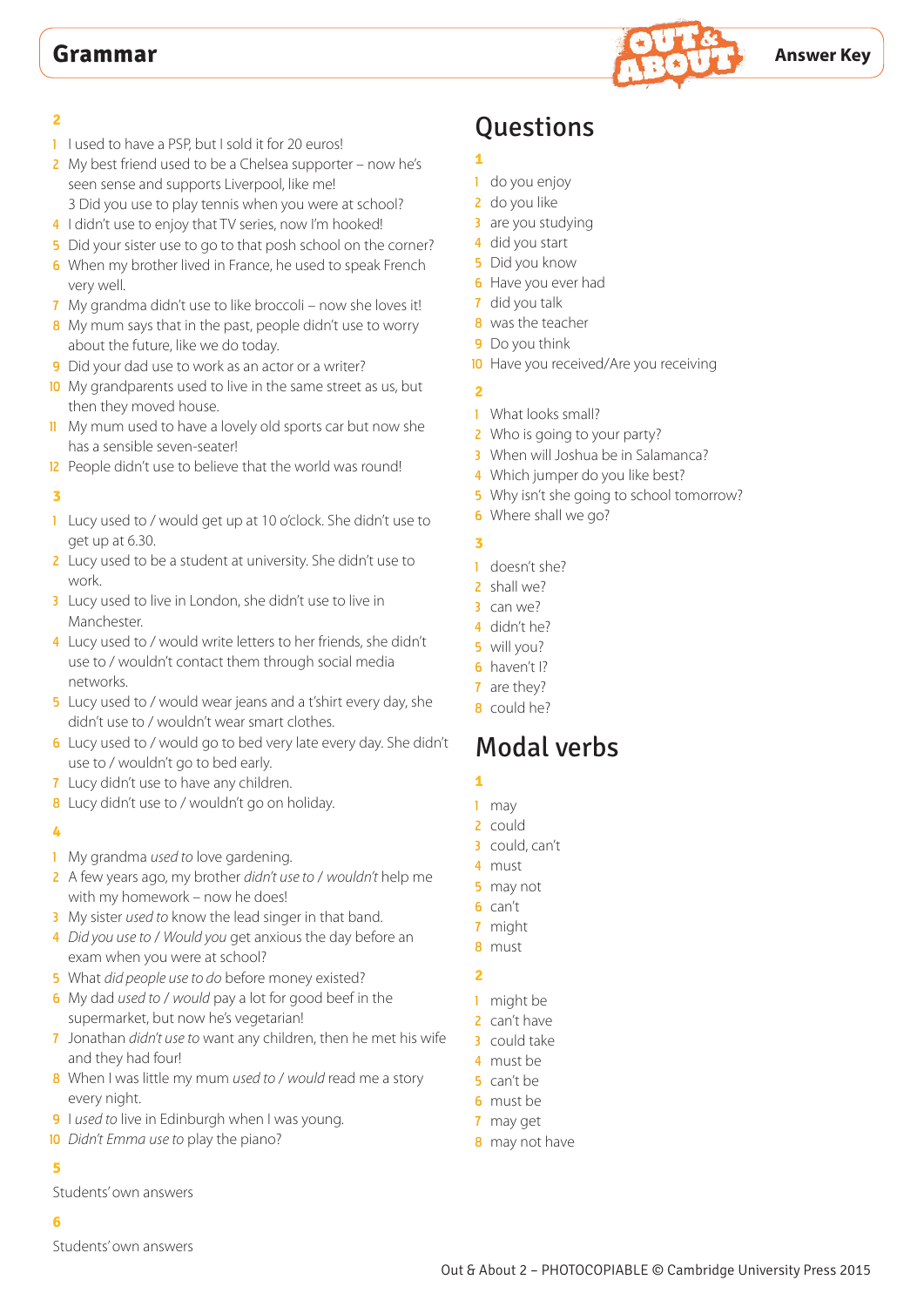

- can't
- must
- could/might/may
- might/may
- must
- could/might/may
- can't
- might/may
- 

# 1 T 2 F 3 T 4 T 5 F 6 F 7 T 8 F

#### 

- can't/couldn't
- must
- could/might/may
- must
- might/may
- can't/couldn't
- might/may
- can't/couldn't

# 

- must have walked
- 2 could/might/may have already died
- 3 may/might not have heard
- must have been
- can't/couldn't have understood
- must have blown
- may/might not have reached
- could/might/may have left

# 

- 1 Jaime might come with us tomorrow, but he's not sure yet.
- 2 Paula may have already gone home. She's not in the library.
- 3 She can't be 18! She looks far too young.
- 4 Eduardo can't have expected to become famous!
- 5 Ana might not be able to play in the concert next week. She's not sure.
- Jonan must have a lot of money. He's always buying things.
- 7 I must have torn my trousers on the hike yesterday.
- 8 This may / might / could be their flat, but I'm not sure.

## 

- must have been
- must have had
- must be
- 4 may/might not be
- could/may/might have already sold
- may/might not have wanted
- could/may/might get
- can't have worked

# Conditional possibility

- 
- 1 E 2 D 3 | 4 G 5 B 6 C 7 A 8 F 9 H
- 
- 1 they'd given
- place
- bought
- find
- hadn't lent
- would have signed
- refuse
- didn't change
- 9 wouldn't sell
- won't want

# 

- 1 If I knew how to sew, I would make my own clothes.
- 2 I'll wear your jumper if you wear mine.
- 3 If we'd got to the sale early, we would have found what we were looking for.
- 4 If I don't find what I want in the charity shops, I'll look in the high-street shops.
- I wouldn't have used that website if you hadn't told me about it.
- People wouldn't come here to shop if we didn't have lots of great shops (here).
- 7 We won't be able to afford a holiday if we don't save  $\epsilon$ 100 every month.
- 8 If he hadn't spoken out about the economic problems, we wouldn't have become aware of them.
- 9 If they didn't charge a booking fee, the tickets wouldn't cost €30 each.

- 1 as long as / provided that
- 2 as long as / provided that
- Even if
- unless
- as long as / provided that
- as long as / provided that
- unless
- even if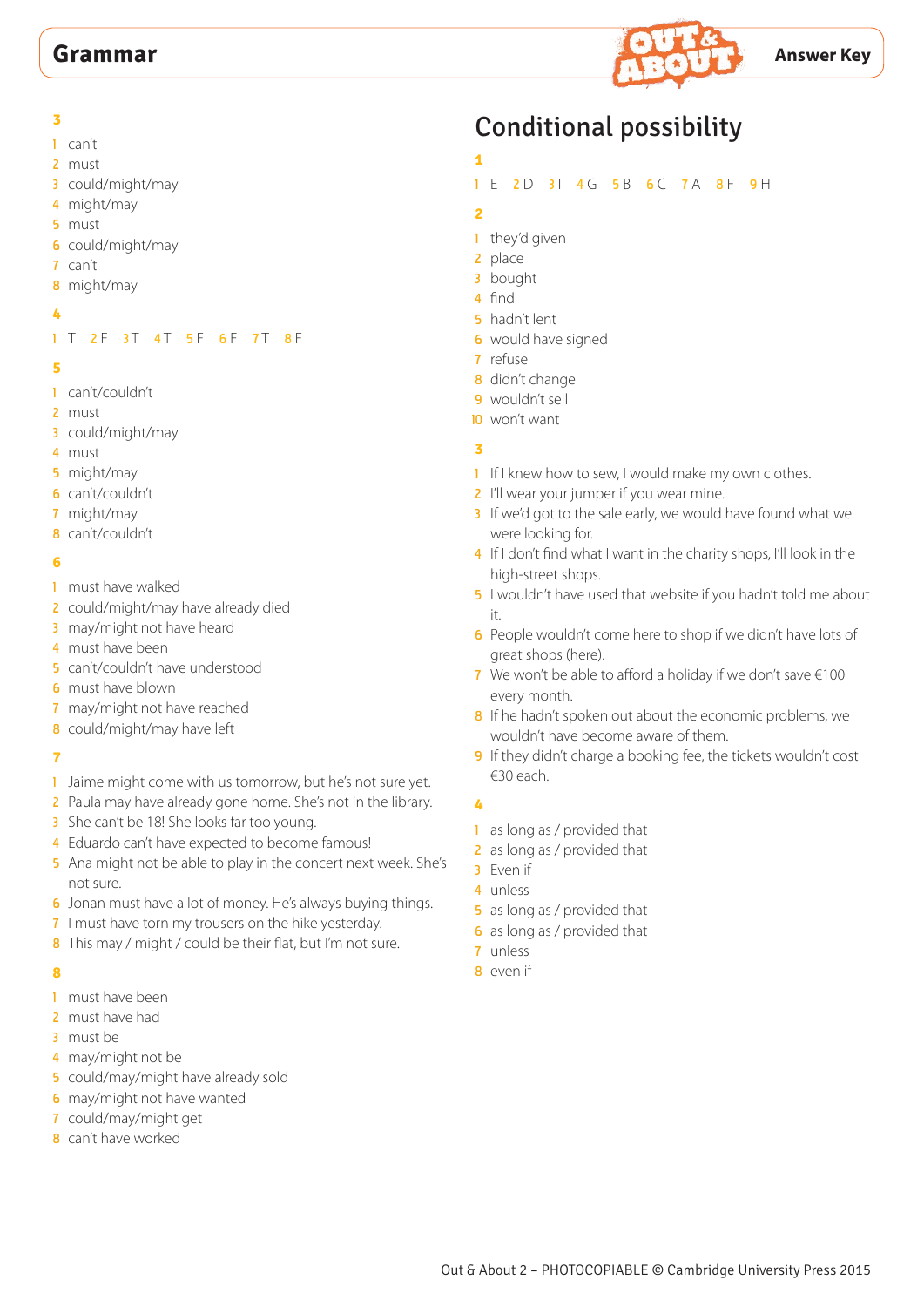

- 1 We'd buy less if we didn't see so many adverts and believe them all.
- 2 I wouldn't ask you to lend me the money if I didn't really need it.
- 3 If only I had read these reviews before ordering this hairdryer!
- 4 Even if I apologised again and again, she still wouldn't forgive me.
- 5 If we miss the bus, we'll have to walk, so let's leave now.
- 6 You'll have a great time camping even if it rains occasionally.
- 7 I wish I hadn't chosen History as one of my subjects as I'm not very interested in it.
- 8 I wouldn't have become an actor if my parents hadn't encouraged me.

### **6**

- 1 even
- 2 hadn't
- 3 only
- 4 would
- 5 don't
- 6 would
- 7 unless
- 8 if/providing / provided
- 9 providing / provided
- 10 I'll

# Wish / if only

## **1**

- 1 I wish I felt better.
- 2 I wish Andres lived near me.
- 3 I wish we hadn't stayed in the hostel in the town centre.
- 4 I wish there were some part-time jobs here.
- 5 I wish I hadn't told my joke about the police.
- 6 I wish I hadn't put the wrong answer to number three.
- 7 I wish Lucia wasn't working tomorrow.
- 8 I wish Javier had been able to visit us yesterday.

## **2**

- 1 If only they let
- 2 If only I'd waited
- 3 If only she hadn't taken
- 4 If only we didn't have to
- 5 If only I'd revised
- 6 If only there wasn't
- 7 If only we'd scored
- 8 If only she knew

# Reported speech

# **1**

- 1 Rebecca said that she had always loved reading.
- 2 Maria asked Laura how many plays she had seen at the theatre this year.
- 3 Evie asked me who my favourite character in *The Hunger Games* was.
- 4 Joe asked me if I would like to go to the cinema with them this weekend.
- 5 Alex said he couldn't wait and that this time the following week they would be going on holiday.
- 6 Our teacher said that we should look on the internet to find out more about the play and the author.

# **2**

- 1 Jamie said to me / told me to turn off the lights in the house when I left.
- 2 Daniel asked me if he could borrow my Italian dictionary.
- 3 Clara said she was reading a really good novel.
- 4 Liam told me / us that he had seen the last episode the night before.
- 5 Jenny asked me if / whether I knew anyone who could paint her house.
- 6 My dad said / told me that we might go to the cinema on Saturday.
- 7 Josh asked Lily if she would like to borrow the book.
- 8 Nick asked had we already eaten.

# **3**

- 1 Jess *told me* she was going to go to bed early.
- 2 My mum asked me if Eddie had agreed *to take* me to the concert in the end.
- 3 David and Carl promised *to be* there on time.
- 4 My grandparents offered *to buy* me a car for my 18th birthday!
- 5 My friends suggested *having* a party at the end of term.
- 6 My dad asked if our next door neighbours had invited us *to go* to the opera with them.
- 7 The police officer warned my dad not *to park* there again!
- 8 My sister asked me if the doctor had advised me not *to go* to work all week.
- 9 She didn't agree *to give* the training session in the office, so they got rid of her.
- 10 My little sister complained that she *wanted* a lollipop.

- 1 But didn't you say you were going to the gym at 6 o'clock?
- 2 I thought you said Jane and Mark had booked their flights for for 22nd December.
- 3 But didn't you say you would take me to the best restaurant in this town on Saturday?
- 4 I thought you said you would pay me back the money you owe me today!'
- 5 But didn't you say you didn't have any?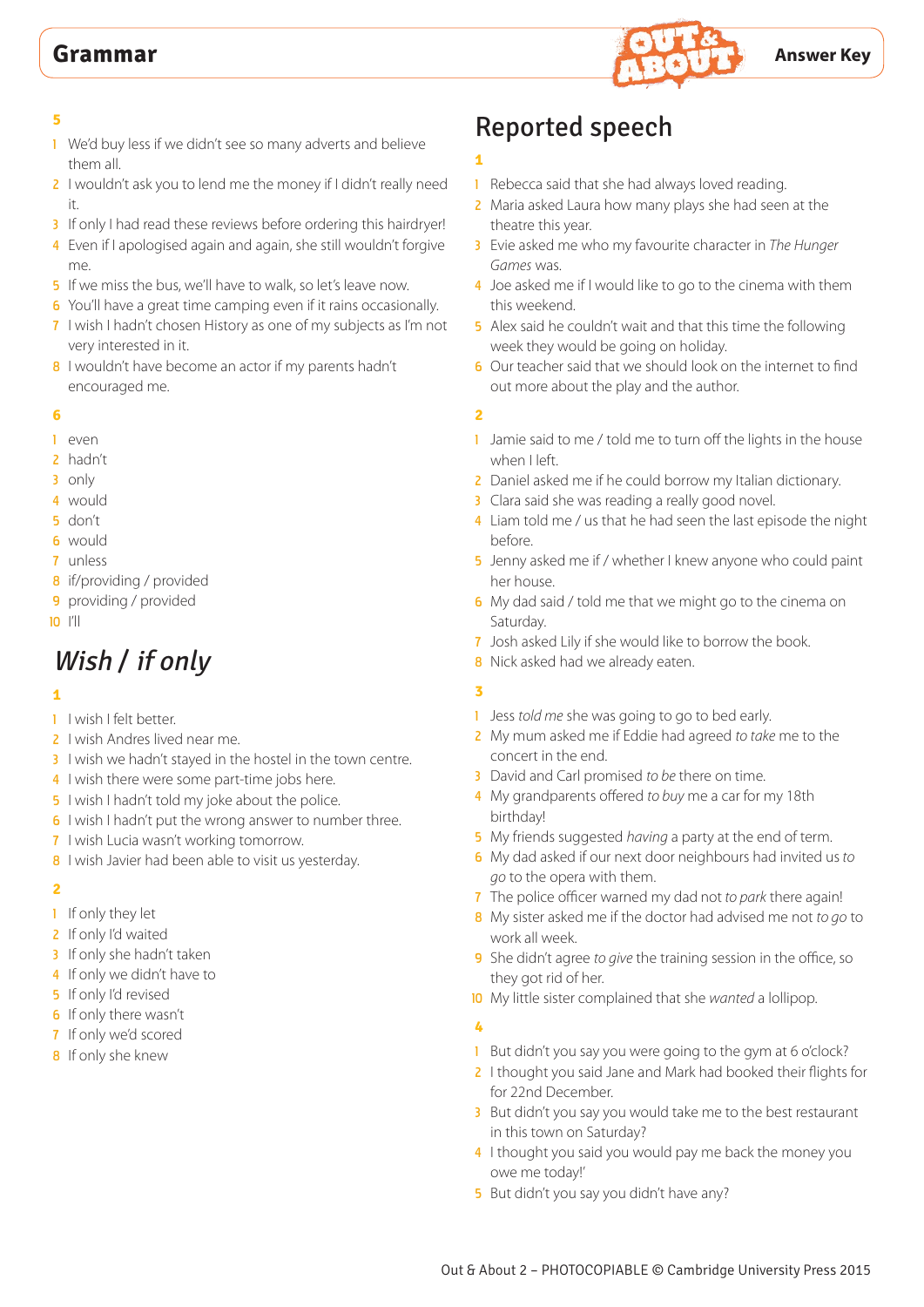

- 1 Peter complained that their history teacher gave them so much homework and that it wasn't fair!
- 2 Olivia advised me to see the doctor about my headaches.
- 3 Mum warned me never to speak to her like that again or there would be consequences.
- 4 Anna offered to take me to the theatre the following weekend, if I liked.
- 5 Will asked what time the next train to Bristol was.
- 6 Jane promised to phone her mum and dad the next day without fail.
- 7 Harry replied that he had finished it the night before.
- 8 Alex admitted to having broken the glass.

### **6**

Pablo: I want to go to the concert on Friday night but I'm not going.

**Me:** So, why aren't you going?

Pablo: I haven't got enough money.

**Me:** I'll get you a ticket, if you like.

**Pablo:** I'll be really grateful if you do that for me and I promise that next time there's a concert we both want to go to, I'll get you a ticket

**Me:** I'm so happy because I've just offered to buy Pablo a ticket for the concert at the weekend and he agreed but on the condition that he will get me a ticket for the next concert.

**Amelia:** Why does that make you happy?

**Me:** Because I really like him and now I'll be going out with him not once, but twice!!!

## **7**

Students' own answers

# Embedded questions

# **1**

- 1 I asked Alex when his birthday was.
- 2 I wondered whose this book was.
- 3 Could you tell me what kind of films you like?
- 4 The question is what is his favourite video game.
- 5 Who knows what time she's coming home tonight.
- **6** I'd like to know why you sold all your books.
- 7 I don't know how much money they've got.
- 8 I wonder where they live.
- 9 I'm curious to know what happened at school today.
- 10 I was interested to know how Evie was feeling.

## **2**

- 1 I'll ask my dad if I can stay until midnight.
- 2 The police don't know how to stop the problem of violence in the city centre.
- 3 I asked my sister why she looked so happy.
- 4 I wonder who he met last night.
- 5 Jamie wondered whether to phone his friend after the argument or not.

# **3**

Students' own answers

# Relative clauses

# **1**

We all know it's easy to forget passwords because we have so many of them, but we can't forget body parts, **which are much more difficult to duplicate or steal**. Biometrics is really taking off. Biometrics, **which refers to metrics related to human characteristics**, is used in computer science as a form of identification and access control. Biometric security relies on who you are rather than what you can remember. Will Paine, **who is a government employee**, working for the US government, says that we will soon stop using passwords to access our phones. And Tom Keats, **who is a professor in biometrics**, at one of the country's leading universities, adds that the password system can be easily broken. He goes on to say that, in the future, digital readings of anatomical features, **when they are used worldwide**, will be much more reliable than passwords.

Different companies, **who are now offering biometric logon services**, allow customers access through fingerprints, voice or using their faces. A fingerprint authentication, **which was launched with a new device recently**, has been very successful.

Some devices, **which will recognise face shape, irises, heartbeats** and even brainwave patterns, will soon be very popular. In fact, many people, **who are already using biometrics**, only have to line up their face in a window on the screen and within seconds they are logged in. People are using biometrics in the USA, **where it has really taken off,** more than anywhere else in the world. And it is predicted that biometrics, **when we get to the end of 2015**, will be used by around 650 million people.

## **2**

- $1$  tell about (f)
- 2 rely on (d)
- 3 participate in (j)
- 4 work for (i)
- 5 be proud of (c)
- **6** make a profit on (h)
- 7 apply for (a)
- **8** listen to (b)
- 9 discuss with (q)
- 10 move to (e)

- 1 worked for
- 2 listening to
- 3 apply for
- 4 move to
- **5** participate in
- **6** made a profit on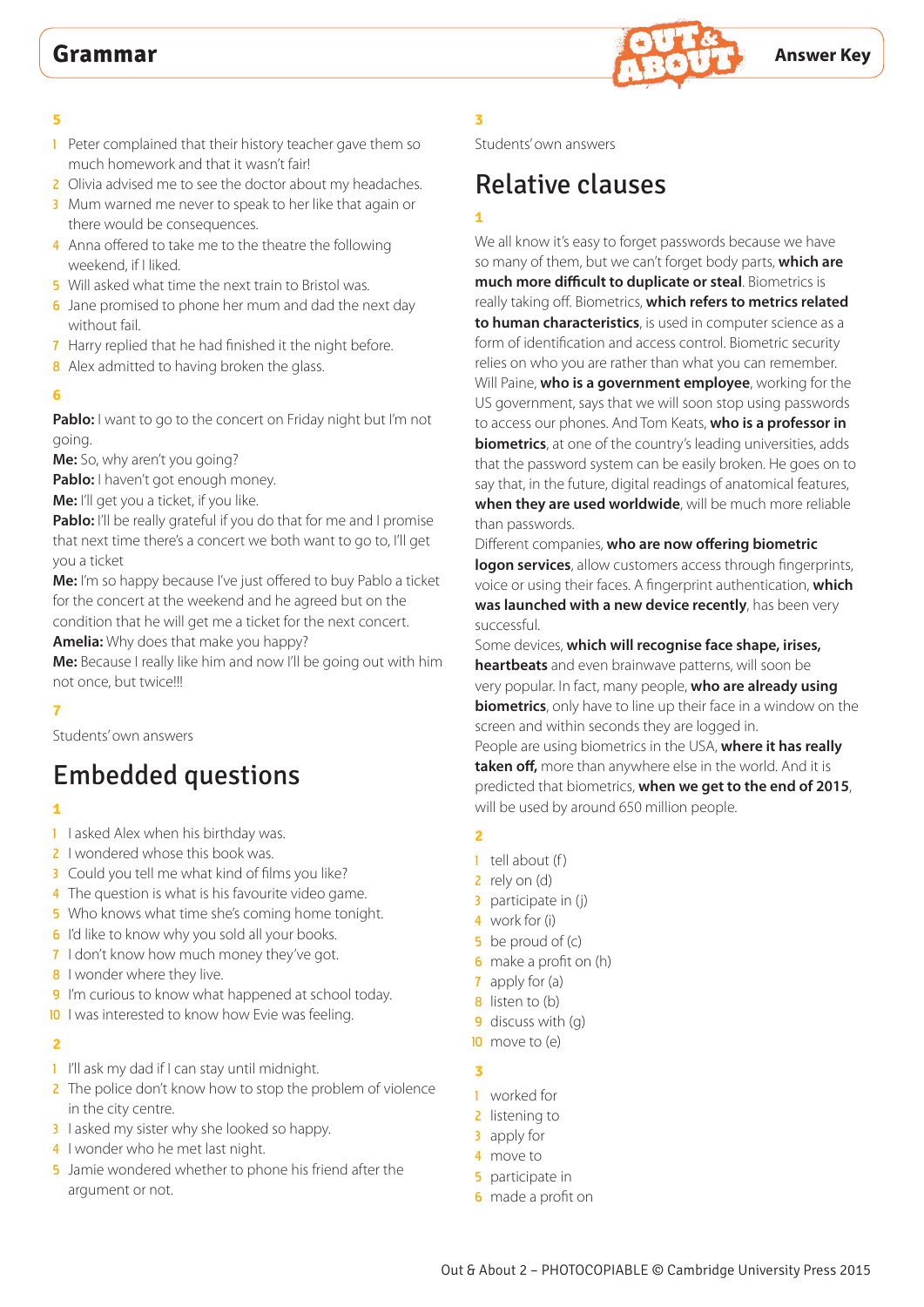

- **4**
- 1 That is the bank for which my brother worked. That is the bank which my brother worked for.
- 2 That was the lecture George was listening to. That was the lecture to which George was listening.
- 3 That's the type of job I would apply for. That's the type of job for which I would apply.
- 4 London is the city we'd like to move to. London is the city to which we would like to move.
- 5 That's the type of competition I'd like to participate in That's the type of competition in which I would like to participate.
- **6** That was an investment on which Dan made a profit. That was an investment Dan made a profit on.

- 1 Martha is the girl who goes out with my cousin.
- 2 I met a couple whose 11-year old son is a self-employed computer programmer.
- 3 Mark Zuckerberg, who went to Harvard, is one of the founders of *Facebook*.
- 4 Mandy Arrow, who was a famous journalist, has just passed away.
- 5 The companies who connect people to the internet are called ISPs.
- 6 The actor, who I was telling you about, has just shot another film.
- 7 His local MP, who he wrote to, said he would try and solve the problem.
- 8 They missed the match last week, which / that was a shame.

# **6**

- 1 My parents have their own company, which they set up 15 years ago.
- 2 Chester is the town where Annie has just opened a new coffee shop.
- 3 Sam, whose office is in the next street, works as an accountant.
- 4 It was nine o'clock in the morning when the electricity went off!
- 5 Gardening is a job (that) I've always wanted to try.
- 6 Alex bought a new games console, which was made in Japan.
- 7 They visited the medieval town which is / that's on a hill.
- 8 The bag that is on the floor is black.
- 9 She's the girl (who) Paul is going to marry.
- 10 Madrid, where I was born, is a great place to visit.

#### **7**

Numbers 5 and 9

# **8**

- 1 That boy is the entrepreneur **who** set up his own company when he was nine.
- 2 Here are your glasses **which** / **that** you couldn't find earlier.
- 3 A market researcher is someone **who** finds out what customers want.
- 4 That was the worst football match **that** I have ever been to!
- 5 The only colour **which** / **that** she doesn't like is yellow.
- 6 This is the song **that** / **which** I was telling you about.
- 7 Market share is the percentage **that** / **which** belongs to a company.
- 8 Anybody **who** / **that** wants to act in the school play must sign up before Tuesday.
- 9 My brother is the one **who** / **that** told me the secret.
- 10 The town **that** I live in is the best in the world!

### **9 Possible answers**

- 1 A baker is someone who bakes bread.
- 2 A tablet is something that you can carry.
- 3 A teacher is someone who teaches.
- 4 A pen is something (that) you write with.
- 5 A birthday is the day when we were born.
- **6** The stock market is a place where people buy and sell shares.
- 7 A market researcher is a person who finds out what consumers want.

# **10**

- 1 I missed the last episode on Sunday which was really annoying.
- 2 My mum has bought some lovely food, some of which we're going to eat tonight!
- 3 Everyone went to the game except for Robbie, who wasn't well.
- 4 I met my boyfriend last summer, when he was working in the restaurant.
- 5 Alice, whose teachers told her to work harder, passed all of her exams.
- 6 Jo, who is only seven years old, is a fantastic painter.
- 7 My sister started writing novels at university, where she won several literary prizes.
- 8 He has six brothers and sisters, the youngest of whom is just two years old.

# **11**

# **Example answers**

- 1 My grandma lives in Cambridge.
- 2 My town is beautiful.
- 3 My birthday is in April.
- 4 I went to Menorca last summer.
- **5** I want to go to university.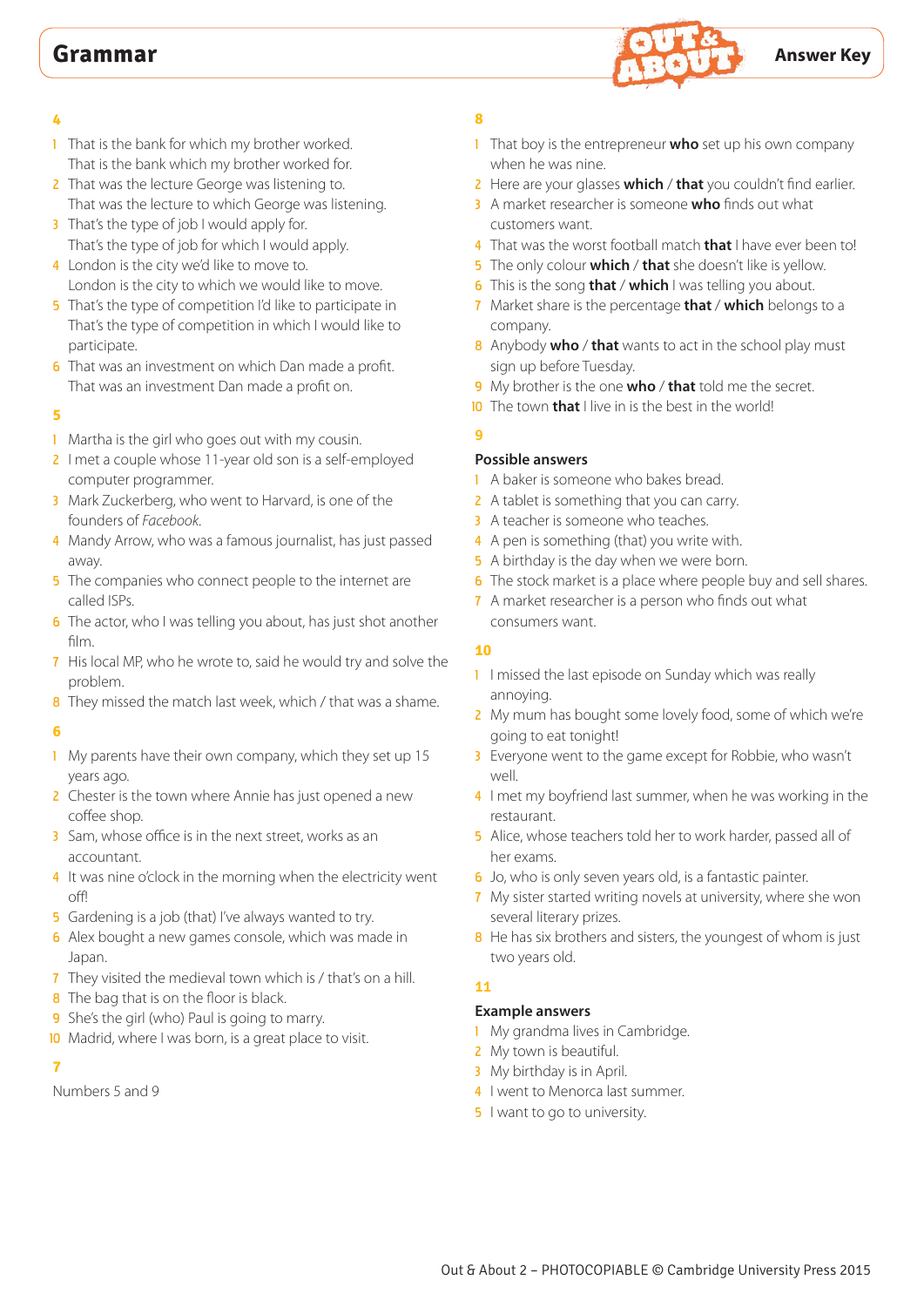

# **Example answers**

- 1 My grandma is eighty-nine years old. My grandma, who is eighty-nine years old, lives in Cambridge.
- 2 My town is in the north of England. My town, which is in the north of England, is very beautiful.
- 3 I always have a party on my birthday. I always have a party on my birthday, which is in April.
- 4 Menorca is full of beautiful beaches and countryside. Menorca, where I went last summer, is full of beautiful beaches and countryside.
- **5** I think university will be fun. I want to go to university, which I think will be fun.

# The passive

# **1**

- 1 Who invented the telephone?
- 2 An Australian police raid reported finding stolen jewels in a famous actor's home.
- **3** The criminals were caught by the police.
- 4 He wasn't invited to the party.
- 5 200kg of ivory was seized in a haul in Gabon last Monday.
- 6 The use of cars has been restricted in the city centre for the next two weeks,
- 7 Owing to high levels of pollution, the city has been shut down for the next three days.
- 8 How many tickets have been sold for the concert so far?
- 9 The new comedian will be performing at 8 o'clock this evening.
- 10 He didn't switch off his phone at the theatre and it rang during the play.

## **2**

- 1 Mobile phones are not allowed in the theatre.
- 2 The first song at the concert tonight will be sung by a ten year old boy.
- 3 Who was that play written by?
- 4 Your ticket must be shown at the door.
- 5 You will be asked to leave the room if you make too much noise.
- 6 That comedy show was created in the USA.
- 7 The Edinburgh festival will be broadcast online this year.
- 8 She should have been awarded an Oscar for her performance in that film.
- 9 Will the concert be postponed?
- 10 A new film is going to be directed by Quentin Tarantino.

#### **3** ï 1

An unknown twenty-two year old man **was found** unconscious last night in an abandoned farmhouse. Police **have been searching** the area looking for more clues. If anyone has any information on this case, please call the police hotline. 2

Levels of pollution in Beijing are 15 times higher than they should be. This has caused the government to take drastic measures. Factories and building sites **were forced** to close, cars **were ordered** off the roads and children **were told** not to go to school. 3

*War and Peace*, which **was written** by Leo Tolstoy, **is being read** in Russia over a four-day period. More than 1,300 people in over 30 cities will be taking part in this marathon public reading, where one volume **will be read** each day.

The readers **were chosen** from across Russia and include schoolchildren, actors, professors, politicians and even a cosmonaut. The readings **will be streamed** on state television so everyone can listen in.

# **4**

- 1 Don Quijote was written by Miguel de Cervantes.
- 2 Don Quijote was first published in 1605.
- 3 The ballet, Marius Petipa's *Don Quijote* is based on an episode in the novel, *Don Quijote*.
- 4 The ballet is performed by The Royal Ballet.
- 5 The ballet was produced by Carlos Acosta.
- **6** The original music was composed by Ludwig Minkus.
- 7 The costumes were designed by Tim Hatley.
- 8 The orchestra was directed by Martin Yates.
- **9** The lighting was designed by Hugh Vanstone
- **10** The reviews from the public were exceptionally good.
	-

- 1 be paid
- 2 has been cancelled
- 3 was broadcast
- 4 are released
- 5 will be opened
- 6 won't be held
- 7 was won
- 8 won't be asked
- 9 have been auditioned
- 10 have been chosen